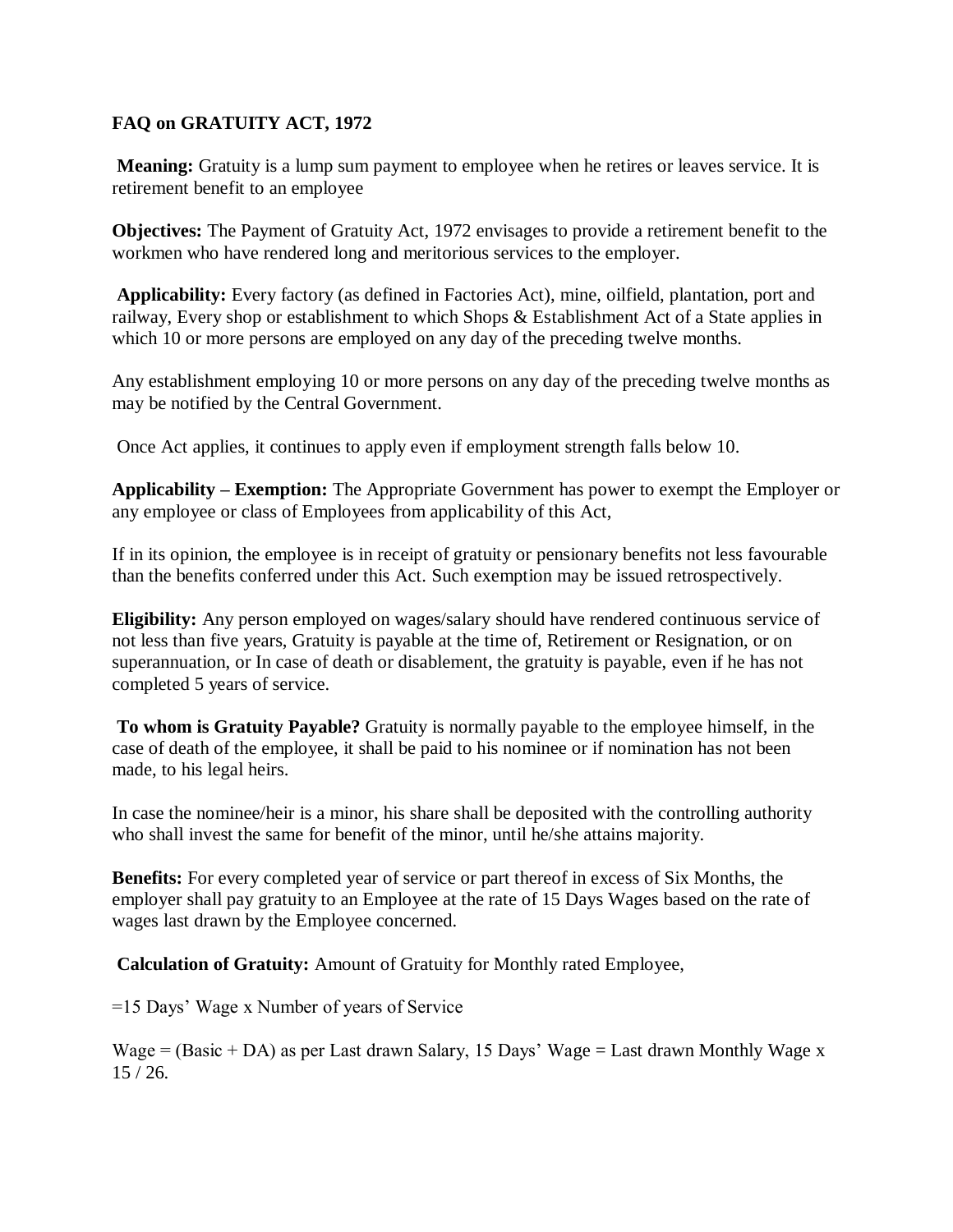**Maximum Amount of Gratuity:** The amount of Gratuity payable to an employee shall not exceed Ten Lakh Rupees.

In case where higher benefit of gratuity is available under any gratuity scheme of the Company, the employee will be entitled to such higher benefit.

**Gratuity Trust:** Not mandatory to create a Gratuity Trust. However to get benefit of Tax exemption and also to start a Gratuity Insurance, the Trust is mandatory.

Gratuity Trust is not a public trust. It has to be approved by Income Tax commissioner of your circle under whose jurisdiction it falls.

The Company should nominate 3 trustees who should not be directors of the company or its family members.

**A) Privately Managed Trust:** Investment of funds will have to be done as per Income-Tax Act by the trustees and entire administration of the Trust including Actuarial Valuation will be the responsibility of the Trustees.

**B) Trust managed by Insurance Company:** Investment and actuarial valuation are taken over by the Insurance Company free of charge and in addition, interest is paid by the Corporation on the accumulated funds.

**Gratuity Trust – Procedures for Formation:** Board resolution to be passed, Appoint the Trustees, To Draft and execute the trust deed and rules in consultation with the Insurance company, Create a Fund,

Apply to Commissioner of Income tax for approval, To forward to the Insurance Company, a copy of trust deed and rules, Approval from concerned income tax

commissioner is required for every changes in the trust deed.

## **Gratuity – Few Important Forms / Format:**

- *Notice of Opening*
- *Notice of Closure Nomination*
- *Application for Gratuity by an Employee*
- *Notice for Payment of Gratuity*
- *Application for Direction*
- *Notice for Payment of Gratuity*

**Insurance of Gratuity liability:** Section 4A provides that every employer must obtain insurance of his gratuity liability with LIC.

However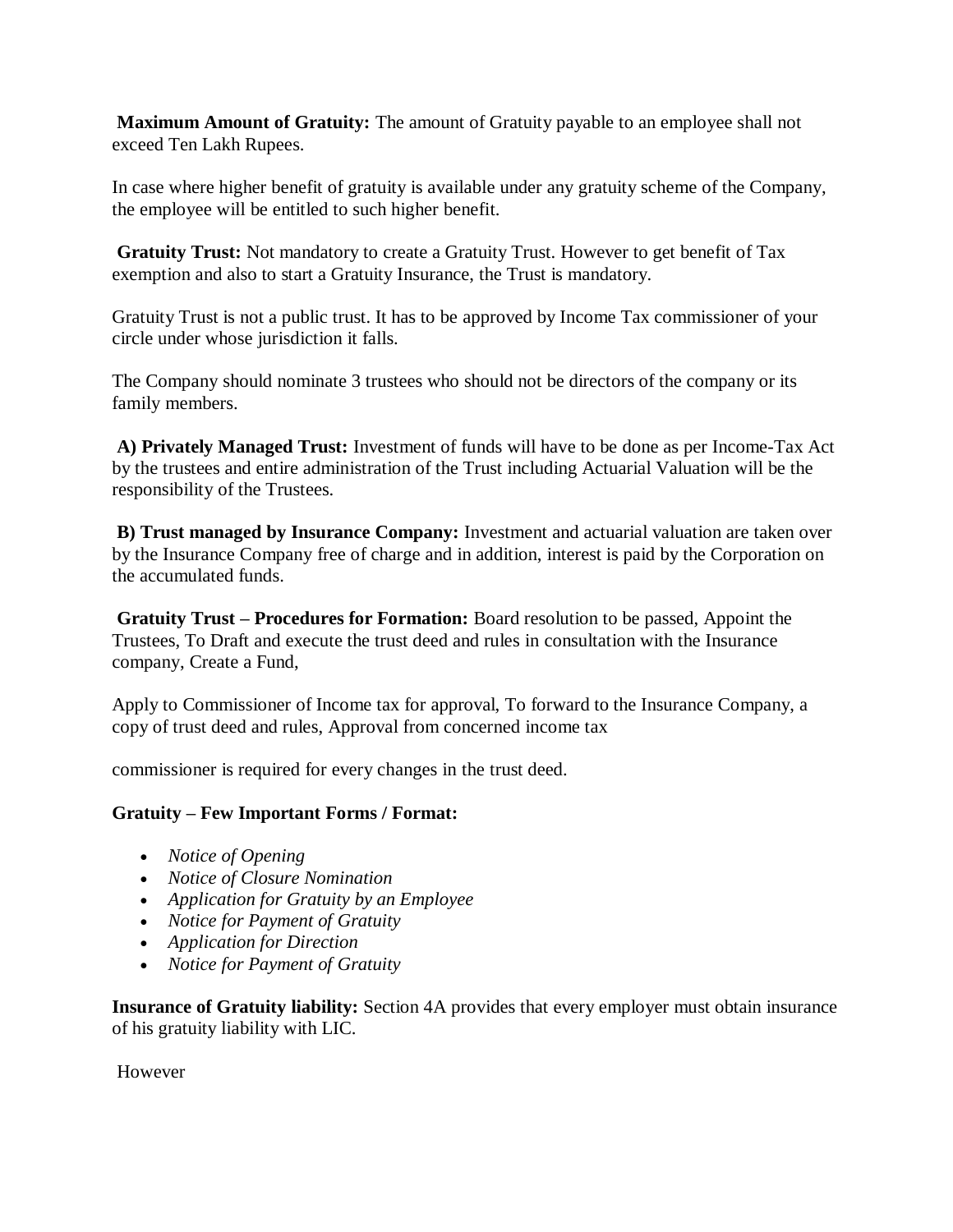**Forfeiture of Gratuity:** When service has been terminated for any act or willfull omission or negligence causing, Any damage or loss to, or Destruction of, property belonging to the employer, Gratuity shall be forfeited to the extent of the damage or loss caused this section is not in force as the date from which this section comes into effect has not yet been notified.

**Gratuity shall be wholly or partially forfeited:** If the services of such employee have been terminated for his riotous or disorderly conduct, or any other act of violence on his part, or If the service of such employee have been terminated for any act which constitutes an offense involving moral turpitude committed by him in the course of his Employment.

## **Other important provisions…**

Section 8 - If Gratuity is not paid within the prescribed time, the aggrieved person may apply to Controlling Authority. He shall after giving opportunity of being heard to the Employer, authorise the Collector to recover the same together with compound interest as arrears of land revenue.

Sec13 - Gratuity payable cannot be attached in execution of any decree or order of any civil, revenue or criminal court.

Sec 14 – This Act or any rule made there under overrides any enactment other than this Act or in any Instrument or Contract having effect by virtue of any enactment other than this Act.

## **Do You Know About Your Gratuity's Treatment While Filing Your IT Return?**

Gratuity usually refers to a lump sum payment made by the employer in compensation of past services. It is one of the retirement benefits granted by an employer to his employees. Employees covered by the Payment of Gratuity Act, 1972 are entitled to gratuity as per the rules provided in section 4(2) and 4(3) of the said act. All other employees are entitled to gratuity as per terms of contract of employment.

**Tax treatment of gratuity**: Gratuity is taxable as salary as per section 17(1) (iii) subject to exemption as provided in section 10(10) as follows:

Tax treatment of gratuity depends on the status of the employees. Status of the employee and tax treatment of gratuity in different situations are discussed below:

Gratuity received by government employees and employees of local authority: Any death-cumretirement gratuity received by a Central government or a State government employee or an employee of local authority is wholly exempt from tax under section 10(10) (i). Gratuity received by a non-Government employee covered under the Payment of Gratuity Act, 1972: Any gratuity received by a non-Government employee covered under the Payment of Gratuity Act, 1972 is exempt from tax under section 10(10) (ii) to the extent of the least of the following: